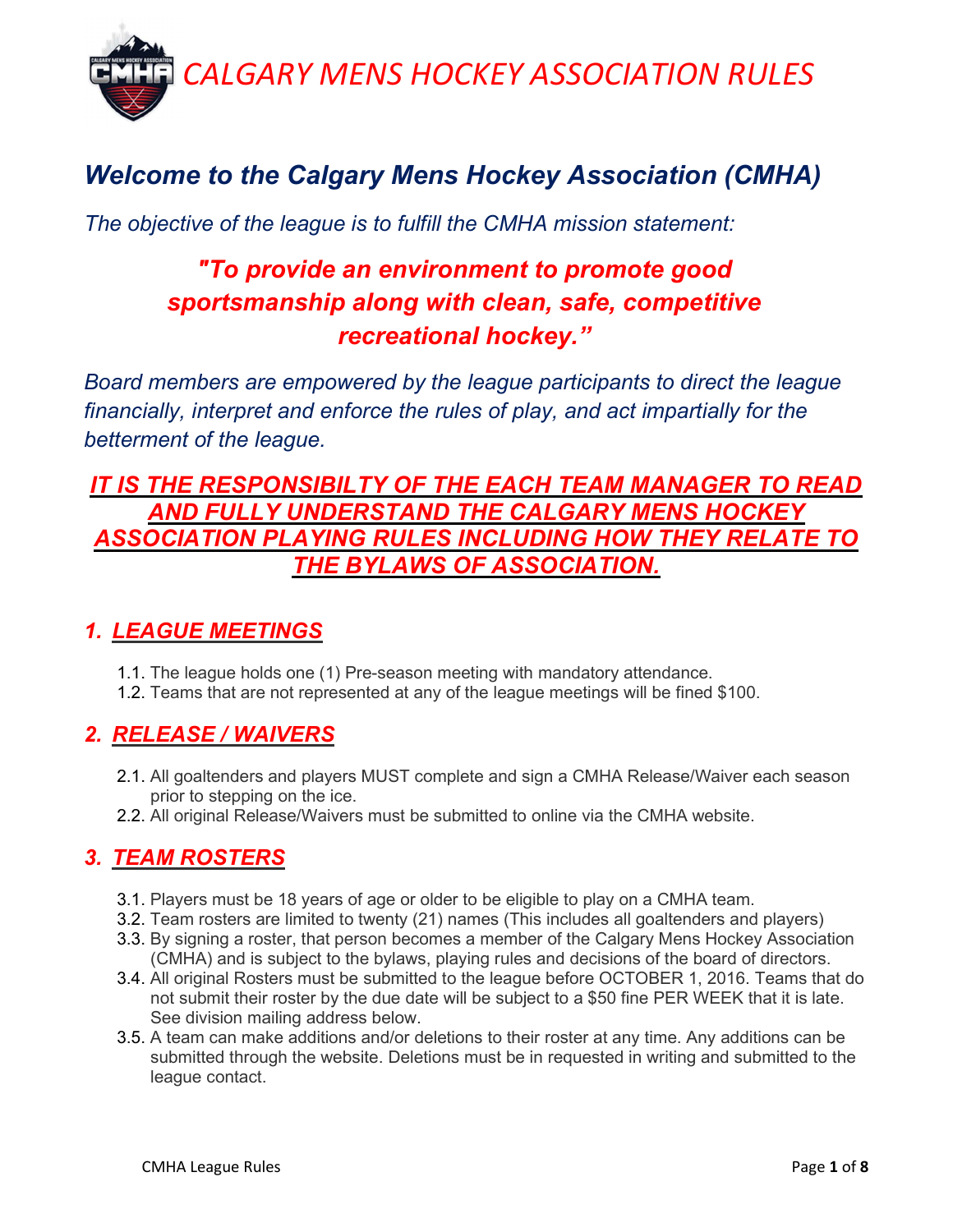### 4. PLAYER REQUIREMENTS

- 4.1. Players must be 18 years of age or older to be eligible to play on a CMHA team.
- 4.2. No player or goaltender will be permitted on the ice unless he has first signed a Release/Waiver.
- 4.3. Teams must have a minimum of seven (7) players of which one (1) must be a goaltender to start the game. Teams will be given a ten (10) minute grace period from the beginning of the ice time permit to meet the player requirements, if a team does not have a goaltender and the required six (6) players after the ten (10) minute grace period, the referee will call a default and the other team will be awarded the two (2) points. When a default is called, the referee's will leave the ice and the non-defaulting team can use the ice time at their discretion.
- 4.4. All players must be on the scoresheet at the start of the game and can join the game late as long as the player arrives on the ice prior to the completion of the first period. Once the puck has been dropped to begin the second period, players are ineligible to join the game.
- 4.5. A player may only play for one team in playoffs including all divisions in the entire league.
- 4.6. During the regular season, a player may play on more than one team, but once he has played five (5) games for more than one (1) team, he must declare which team he will participate in playoffs with and he can only play for his declared team for the remainder of the season.
- 4.7. It is the responsibility of the individual team reps to know if a player is playing on more than one (1) team and which team/division.
- 4.8. Any player who plays in a game with a team other than his declared team, will be ruled an illegal player and that team will forfeit those games and team reps will be subject to a review by the board of directors with possible suspensions.
- 4.9. A player may play down a division from the team he is committed to for playoffs, however he may not play down more than 1 (one) division. The five (5) game limit for this player applies for the non-declared team.
- 4.10. A player may play up as many divisions as possible from the team he is committed to (i.e. no limit). The five (5) game limit for this player applies for the non-declared team.
- 4.11. Goaltenders are not subject to the same rules as players in regards to playing on more than one (1) team as spare goalies can be selected from within the league. However, the Board of Directors reserve the right to not allow goaltenders playing in different divisions to ensure that league competition is upheld.
- 4.12. Suspensions are league-wide suspensions, not team suspensions. A player who is suspended may not play in any other league games until the suspension has been served. If a player received a suspension playing for team "A", only games involving team "A" will count towards serving the suspension.

### 5. EQUIPMENT

- 5.1. All players are required to wear a CSA approved helmet and chin strap.
- 5.2. Facial protection for players is optional but recommended by the league.
- 5.3. Goaltenders are required to wear a CSA approved facemask, unless approved by the Board
- 5.4. Home team is responsible for supplying pucks for game play.
- 5.5. Teams are required to have two (2) sets of properly numbered Jersey's Home (light colour) and Away (dark colour). First year teams will be given a one (1) year grace period to meet the two (2) jersey rule. Non-compliance to the two (2) jersey rule, may lead to expulsion from the league.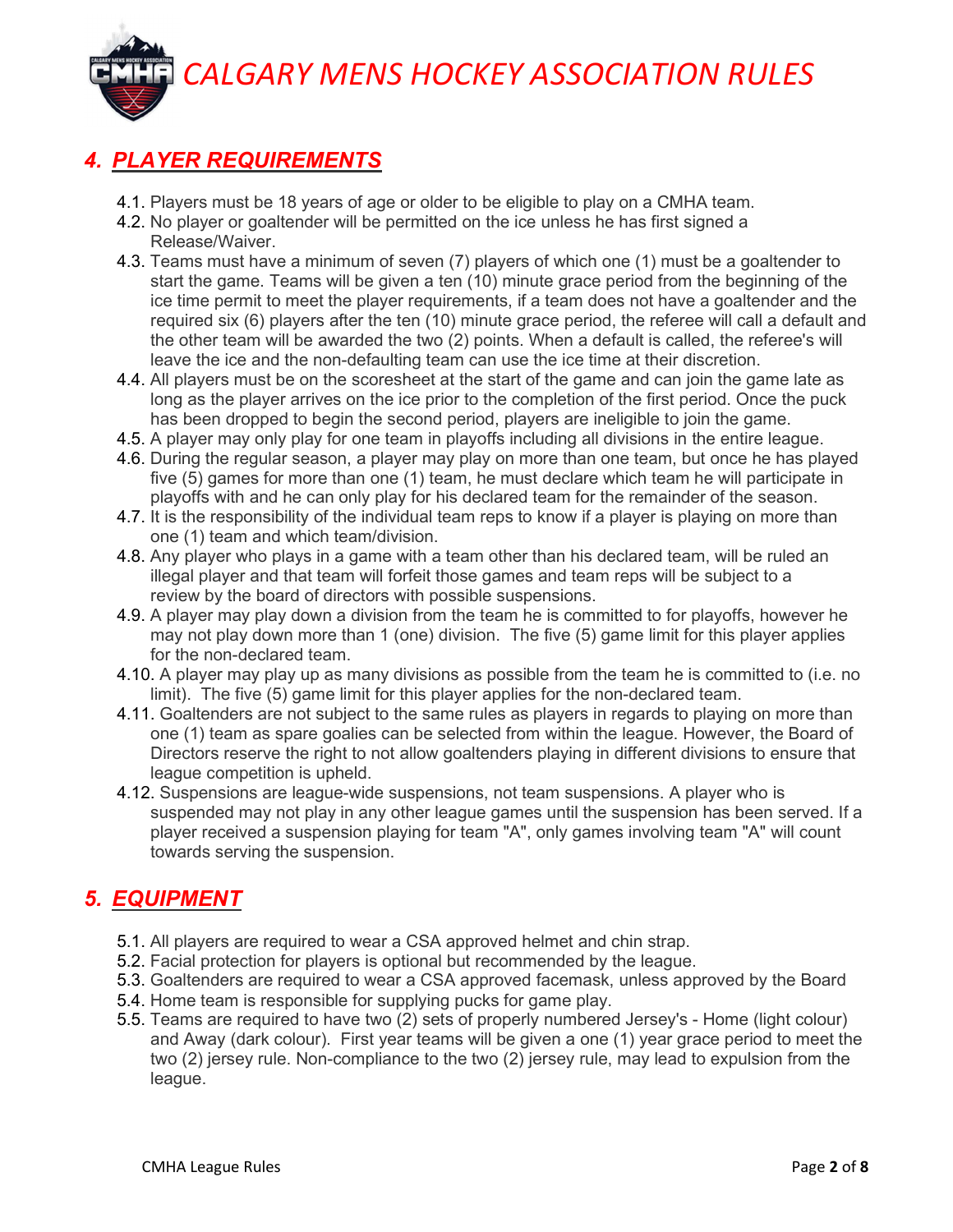### 6. REGULAR SEASON FORMAT

- 6.1. 30 team league.
- 6.2. Three Divisions of 8 teams, One Division of 6 teams.
- 6.3. 32 game schedule.
- 6.4. All games are 1 ½ hours in length.
- 6.5. All games are stop time.
- 6.6. The game duration is as follows:
	- 1st period 20 minutes
	- 2nd period 20 minutes
	- 3rd period 15 minutes
- 6.7. 5-minute warm-up.
- 6.8. Period intermissions are a maximum 2 minutes.
- 6.9. No flooding between periods.

6.10. The scoreclock will be dropped to 2 minutes with 5 minutes left in the permit time.

### 7. PLAYOFFS

- 7.1. Qualifying and Format
	- Top 6 teams in each division are eligible for playoffs.
	- Top 2 teams in each division receive a bye in the first round.
	- Playoff format is double elimination to reach the final.
	- Final round is the best of three series.
- 7.2.Tie-breakers
	- Regular season wins.
	- Head to Head record (of teams tied) in games against each other.
	- Highest differential of goals for vs. goals against.
- 7.3.Playoff Player Eligibility
	- 7.3.1. GOALTENDERS must play a minimum five (5) regular season games.
		- 7.3.1.1. Two (2) Emergency Back-ups must be pre-approved by the league at the beginning of the season.
	- 7.3.2. PLAYERS must play a minimum ten (10) regular season games.
	- 7.3.3. Defaulted Games count towards the Games played for All Roster players.
		- 7.3.3.1. The forfeiting team will not receive this benefit.
		- 7.3.3.2. In the case of a mutual default, both teams will receive this benefit.
	- 7.3.4. All regular season suspensions are carried into the playoffs.
	- 7.3.5. All playoffs suspensions are carried into next season.
	- 7.3.6. Any team with outstanding fines or league fees, will not be eligible for playoffs.
	- 7.3.7. Teams exceeding the Penalty Minute (PIM) cap of 300 mins will not be eligible.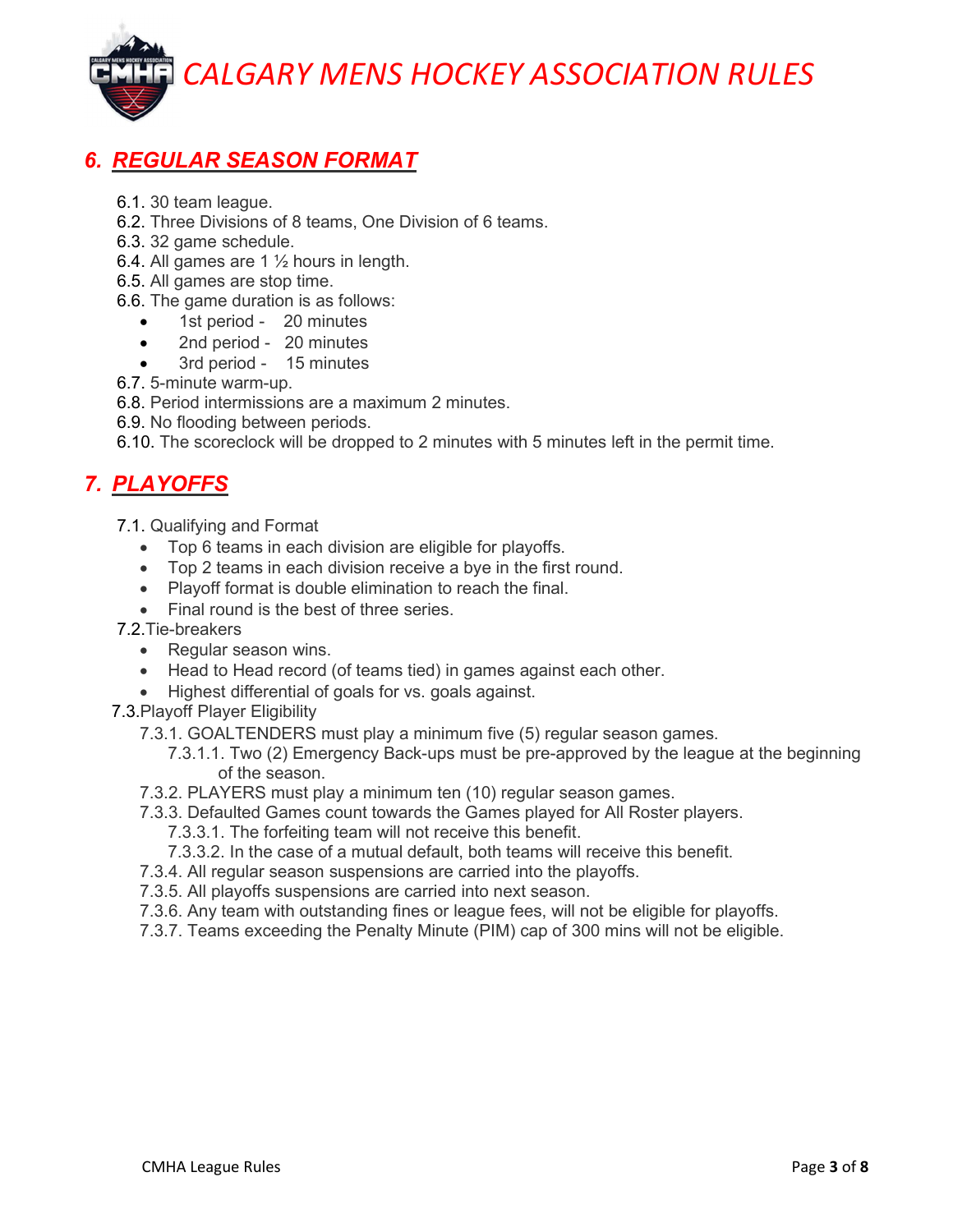#### 8. SPECIFIC RULES

- 8.1. The Calgary Mens Hockey Association (CMHA) adheres to all Canadian Hockey Association (CHA) rules unless specified below:
	- 8.1.1. Non-contact / Full slap shot.
	- 8.1.2. No Centre / Red line for 2-line pass situations. The red line will remain in effect for icings.
	- 8.1.3. Minor penalties are two (2) minutes.
	- 8.1.4. Double minors are considered two (2) penalties.
	- 8.1.5. A player will be ejected from the game upon receiving his third (3rd) penalty, this does not include a ten (10) minute misconduct.
	- 8.1.6. Roughing penalties assessed after the whistle will result in an automatic ten (10) minute misconduct penalty. A second infraction will result in a game misconduct and an automatic Board review.
	- 8.1.7. Major penalties are five (5) minutes, game misconduct, suspension.
	- 8.1.8. Gross Misconducts are five (5) minutes, game misconduct, suspension.
	- 8.1.9. Fighting penalties are five (5) minutes, game misconduct, suspension.
	- 8.1.10. Match penalties are five (5) minutes, game misconduct, suspension.
	- 8.1.11. Any player who receives a game misconduct, must leave the ice surface immediately and go straight to the dressing room. After changing, the player must leave the arena or remain in the dressing room. THEY CANNOT REMAIN TO WATCH THE GAME.
	- 8.1.12. Verbal abuse of an off-ice official is an automatic game misconduct and review by the Board.
	- 8.1.13. Verbal abuse of an on-ice or off-ice official after the game (on or off the ice) will be an automatic review by the Board.
	- 8.1.14. The Officials Room is off-limits to all teams/players, any infringement will be an automatic review by the Board.
	- 8.1.15. Physical abuse of an on-ice or off-ice official will be an automatic game misconduct, minimum 15 game suspension and automatic review by the Board.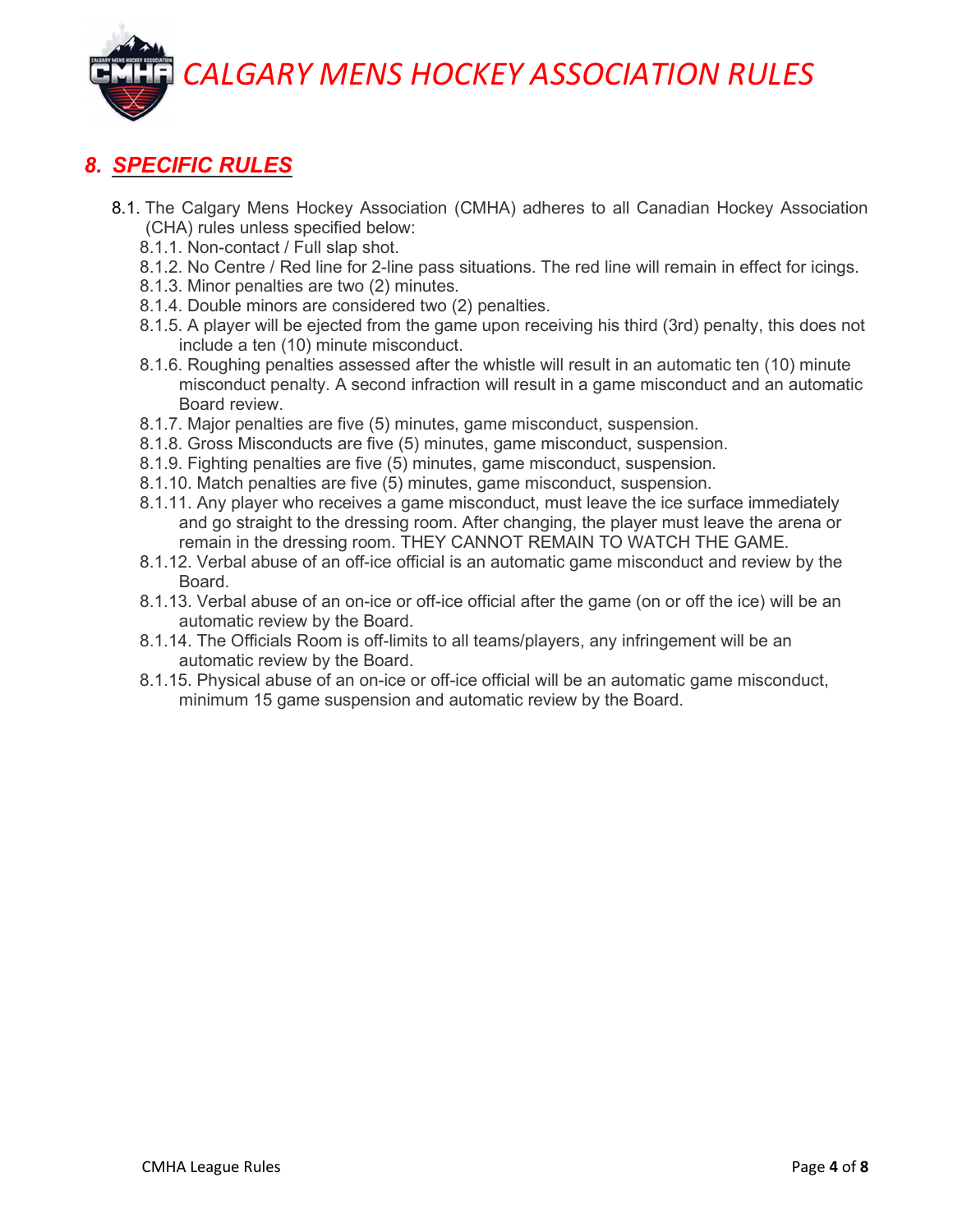#### 9. SUSPENSIONS

9.1. Check from Behind – Major

9.1.1. 1<sup>st</sup> offence - minimum 8 game suspension with automatic review by the Board.

9.1.2.  $2<sup>nd</sup>$  offence - indefinite suspension, reviewed by the Board.

9.2. Fighting

9.2.1. 1<sup>st</sup> offence - minimum 5 game suspension with automatic review by the Board.

9.2.2.  $2^{nd}$  offence - suspended for the balance of the regular season and playoffs. 9.3. Majors

9.3.1.  $1^{st}$  offence - 2 game suspension (game it occurred plus 2)

9.3.2. 2<sup>nd</sup> offence - 3 game suspension (game it occurred plus 3)

9.3.3. 3<sup>rd</sup> offence - 5 game suspension (game it occurred plus 5)

9.3.4.  $4<sup>th</sup>$  offence - suspended for the balance of the regular season and playoffs 9.4. Game Misconducts

9.4.1. 3<sup>rd</sup> offence - 1 game suspension (game it occurred plus 1)

- 9.4.2.  $4<sup>th</sup>$  offence 3 game suspension (game it occurred plus 3)
- 9.4.3.  $5<sup>th</sup>$  offence 5 game suspension (game it occurred plus 5)

9.5. Gross Misconducts

9.5.1.  $1^{st}$  offence - 2 game suspension (game it occurred plus 2)

9.5.2.  $2^{nd}$  offence - 4 game suspension (game it occurred plus 4)

9.5.3. 3<sup>rd</sup> offence - indefinite suspension, reviewed by the Board

9.6. Match penalties

9.6.1. 1<sup>st</sup> offence - minimum 8 game suspension, with automatic review by Board.

9.6.2. 2<sup>nd</sup> offence - indefinite, reviewed by the Board.

- 9.7. Reporting Process:
	- 9.7.1. If an incident occurs where there may a suspension, it is the responsibility of the individual team reps to understand the playing rules and notify the player of any resulting suspension. Those suspensions become effective immediately.
	- 9.7.2. Any player subject to a suspension will be given five (5) business days to file a appeal. The player may NOT play in any scheduled game while the incident is under appeal.
	- 9.7.3. If a player plays in any game while suspended (including when an incident is under appeal), the team would forfeit those games for using an illegal player.
	- 9.7.4. All suspended players must be listed on the subsequent scoresheets or else they will not count towards the suspension.

#### 9.8. Appeals Process

- 9.8.1. All appeals must be delivered in WRITING (email preferred) to the Director of Discipline (see League Contacts) and should include a player statement and a team representative statement of the event.
- 9.8.2. Prior to any appeal that is requested from the team representative (not automatic) being reviewed by the league, a \$100 bond (cheque payable to the CMHA) must be received by the league division rep.
- 9.8.3. If the appeal is successful (meaning if the suspension is reduced or removed), \$75 of the \$100 bond will be returned and \$25 deposited into the CMHA operating account.
- 9.8.4. Unsuccessful appeals will result in the \$100 bond being forfeit to CMHA operating account.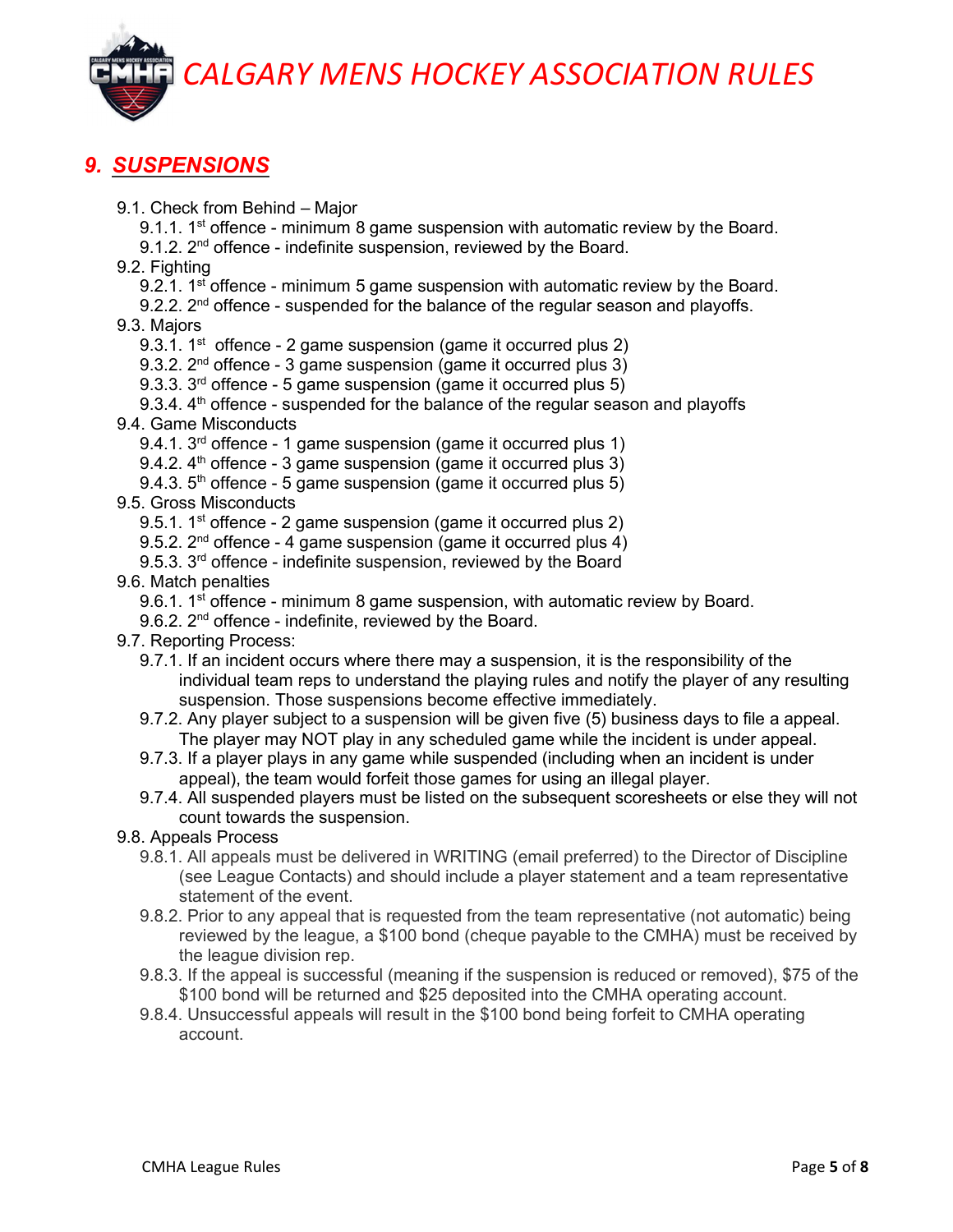#### 10. PENALTY CAPS

- 10.1. PLAYERS/GOALTENDERS are subject to a penalty cap. All regular season minors, double minors, and 5 minute majors count towards the individuals cap. 10 minute misconducts and game misconducts do not (however they will be considered during any player reviews). The penalty cap is on a tier system as follows:
	- If a player goes over 40 pim: 1 game suspension.
	- If a player goes over 50 pim: 2 game suspension.
	- If a player goes over 60 pim: Removed from league must apply for reinstatement.
- 10.2. Individual PIM totals do not carry over into playoffs however all suspensions do.
- 10.3. TEAMS are subject to a penalty cap as well. The season is divided in half regarding PIMS as follows:
	- First 16 games a maximum of 150 minutes per team.
	- Second 16 games a maximum of 150 minutes per team.
- 10.4. Any team that exceeds these limits will be assessed an additional 30 penalty minutes. Once a team goes over 300 minutes for the season, they will be ineligible for playoffs and subject to disciplinary action by the Board which may include possible expulsion from the association in the current season and/or following season.
- 10.5. Any team that defaults a game will have 10 minutes added to their team penalty minutes to discourage teams at or near the penalty cap from defaulting games to avoid going over the penalty cap.

#### 11. DEFAULTED GAMES

- 11.1. If a team does not meet the player requirements for a game, the game is considered a default.
- 11.2. If the defaulted game occurs prior to March 1st, the defaulting team will have two options:
	- 11.2.1.1. Pay a \$300 fine and award the two (2) points to the opposing team. The fine will be payable to the league within 30 days of the default. The league will in turn pay the opposing team the \$300 at the end of the season. Once a fine has been paid, the game cannot be re-scheduled.
	- 11.2.1.2. Re-schedule the game at their costs within 30 days of the default (including ice costs, referee's, and scorekeepers). The defaulting team must provide to their opponents a choice of at least two (2) ice times. The opponents are to make all reasonable efforts to play the re-scheduled game. All re-scheduled games must be completed at least one (1) week prior to the end of the regular season. If a defaulted game is re-scheduled and played, the \$300 fine will be waived.
- 11.3. If the defaulted game occurs after March 1st, the defaulting team will be fined \$300 and the 2 points awarded to the opposing team. The fine will be payable to the league who in turn will pay the opposing team at the end of the season. This is the only option for defaults occurring after March 1st.
- 11.4. All default fines must be paid within 30 days of the default or to the league by March 1st, whichever comes first, to be eligible for playoffs.
- 11.5. The league will not re-schedule any forfeited games.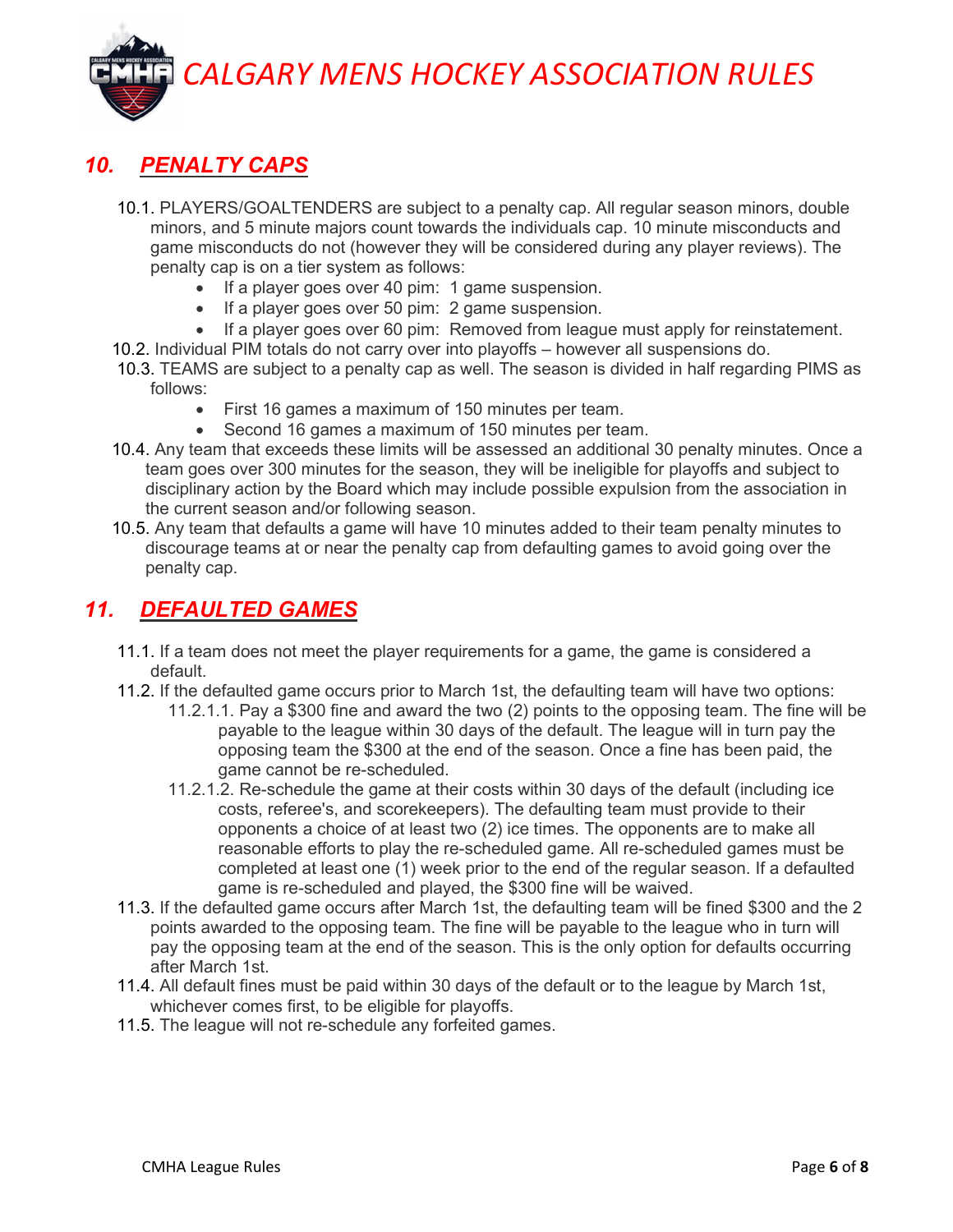### 12. SCOREKEEPERS

- 12.1. The league will attempt to supply scorekeepers for all games.
- 12.2. In the event that a scorekeeper is unavailable or does not show up, the HOME team will be responsible for supplying a scorekeeper.
- 12.3. In the case, where the home team can't supply a scorekeeper, the game will be played running time of 3 - 25 minute periods and the home team will be responsible for maintaining the scoresheet from the bench. (no player is required to maintain the clock)
- 12.4. The home team is responsible for notifying the league if a scorekeeper is absent from a game.
- 12.5. The league will reimburse a team for the cost of a scorekeeper. (maximum of \$30.00/game)

#### 13. SCORESHEETS

- 13.1. The HOME team is responsible for supplying the scoresheet.
- 13.2. Both teams must complete the scoresheet by the end of warm-up.
- 13.3. Scoresheets must be PRINTED and LEGIBLE.
- 13.4. Scoresheets must be completed in full, including:
	- Players first and last name.
	- Mark "C" & "A" beside the team Captain and Assistant Captains. (max. 3 assistant captains)
	- List any suspended players.
	- Signature of both team rep's.
- 13.5. Scoresheets are to be distributed as follows:
	- White copy League & Winning or Home team.
	- $\bullet$  Pink copy Losing or Away team.

#### 14. REPORTING & SUBMITTING SCORESHEETS

- 14.1. The WINNING team (or in the case of a tie, the HOME team) is responsible for the following:
	- 14.1.1. E-mail in game results to the appropriate league administrator within forty eight (48) hours. Include date, winning team name, and score and a report of any incidents or write up's on the game sheet (See the League Contacts tab on the www.cmhahockey.com).
	- 14.1.2. E-mail the leagues **Director of Discipline** any major infractions.
	- 14.1.3. E-mail a scanned copy or photo of the game sheet (both side if there is a write up) to the appropriate league administrator within 7 days of the game being played. Failure to submit a scoresheet within the 7 days will result in a 2 point deduction.